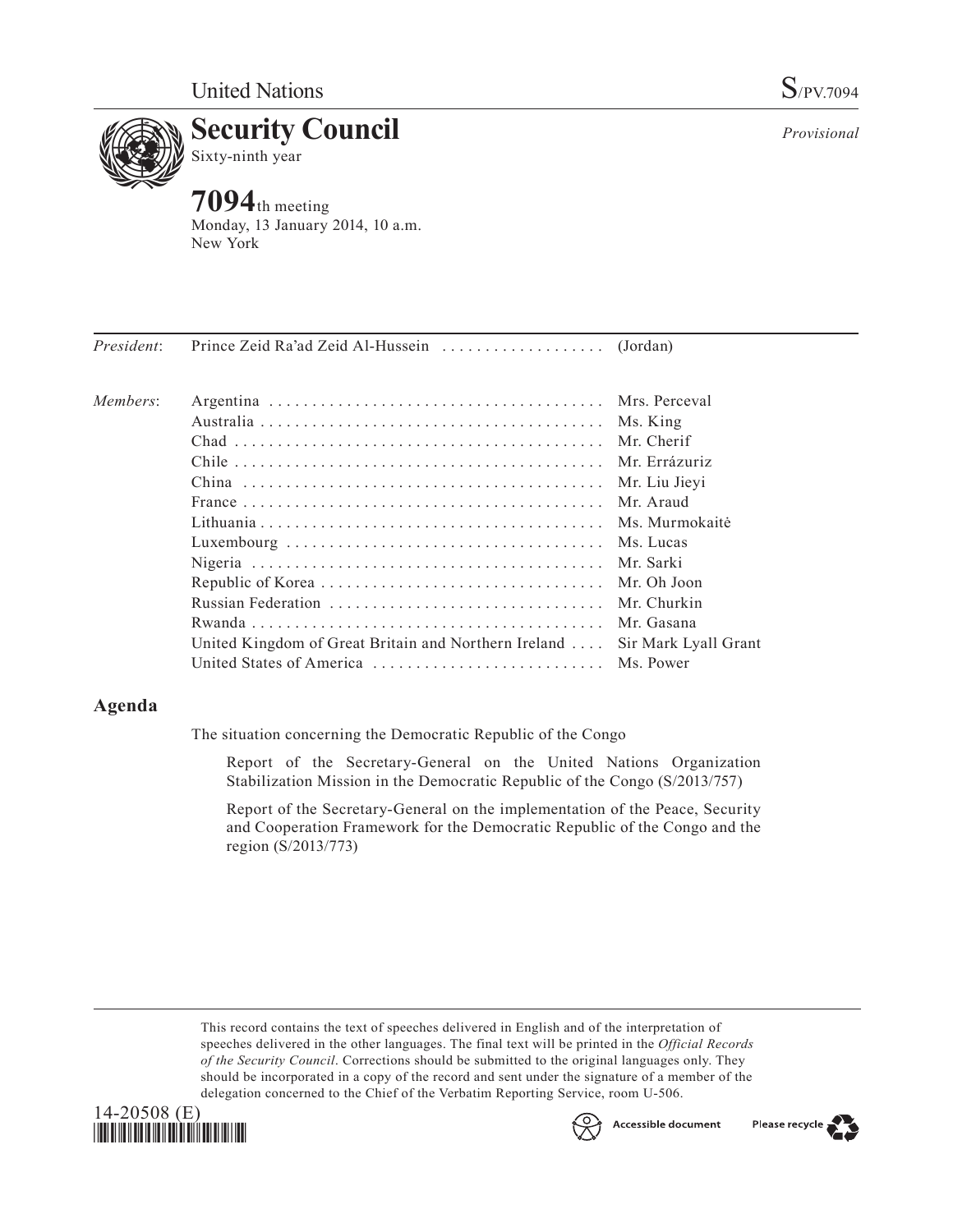*The meeting was called to order at 10.10 a.m.*

#### **Adoption of the agenda**

*The agenda was adopted.*

#### **The situation concerning the Democratic Republic of the Congo**

**Report of the Secretary-General on the United Nations Organization Stabilization Mission in the Democratic Republic of the Congo (S/2013/757)**

**Report of the Secretary-General on the implementation of the Peace, Security and Cooperation Framework for the Democratic Republic of the Congo and the region (S/2013/773)**

**The President** (*spoke in Arabic*): In accordance with rule 39 of the Security Council's provisional rules of procedure, I invite Mr. Martin Kobler, Special Representative of the Secretary-General for the Democratic Republic of the Congo and Head of the United Nations Organization Stabilization Mission in the Democratic Republic of the Congo, to participate in this meeting.

In accordance with rule 39 of the Council's provisional rules of procedure, I invite Mrs. Mary Robinson, Special Envoy of the Secretary-General for the Great Lakes Region of Africa, to participate in this meeting.

On behalf of the Council, I welcome Mrs. Robinson, who is joining today's meeting via video-teleconference from Kinshasa.

The Security Council will now begin its consideration of the item on its agenda.

I wish to draw the attention of Council members to document S/2013/757, which contains the report of the Secretary-General on the United Nations Organization Stabilization Mission in the Democratic Republic of the Congo.

I also wish to draw the attention of Council members to document S/2013/773, which contains the report of the Secretary-General on the implementation of the Peace, Security and Cooperation Framework for the Democratic Republic of the Congo and the Region.

I now give the floor to Mr. Kobler.

**Mr. Kobler**: I would like to express, at the outset, my sincere congratulations to Jordan for taking up the presidency of the Security Council for the month of January. At the same time, I would like to extend my best wishes to all the new members of the Security Council and, to those who celebrate the birthday of the Prophet, my deepest respects today.

#### (*spoke in French*)

It was just a month ago that I briefed the Security Council on the most recent political and military developments in the Democratic Republic of the Congo, which demonstrates the Council's deep interest in the United Nations Organization Stabilization Mission in the Democratic People's Republic of the Congo (MONUSCO). Today I will share with the Council an overview of the latest developments in the Democratic Republic of the Congo and the outlook for 2014.

Previously, I spoke in the future tense, but now I can speak in the present and even the past tense. The Kampala dialogue has been concluded in Nairobi. The Forces armées de la République démocratique du Congo, supported by the MONUSCO Intervention Brigade, are conducting operations directed against the armed groups. The Government of the Democratic Republic of the Congo has adopted its disarmament, demobilization and reintegration plan and, at this very moment, MONUSCO is being fully deployed towards the east to bolster its civil presence in the conflictaffected areas. Naturally, much remains to be done, but there can be no doubt that we are making progress.

#### (*spoke in English*)

Nevertheless, we have to add a word of caution here. After the security incidents of 30 December, the spirit of optimism following the conclusion of the national dialogue, the defeat of the Mouvement du 23 mars (M-23) and President Kabila's tour of the east, have given way somewhat to a sense of fragility. It is therefore more important than ever that we stay committed to preventing a rollback of what has been achieved.

The year 2013 was marked by three significant milestones: the signature of the Peace, Security and Cooperation Framework agreement; the adoption of resolution 2098 (2013), which created the MONUSCO Intervention Brigade, with a robust mandate; and the unwavering international cohesion exemplified by the team of Special Envoys.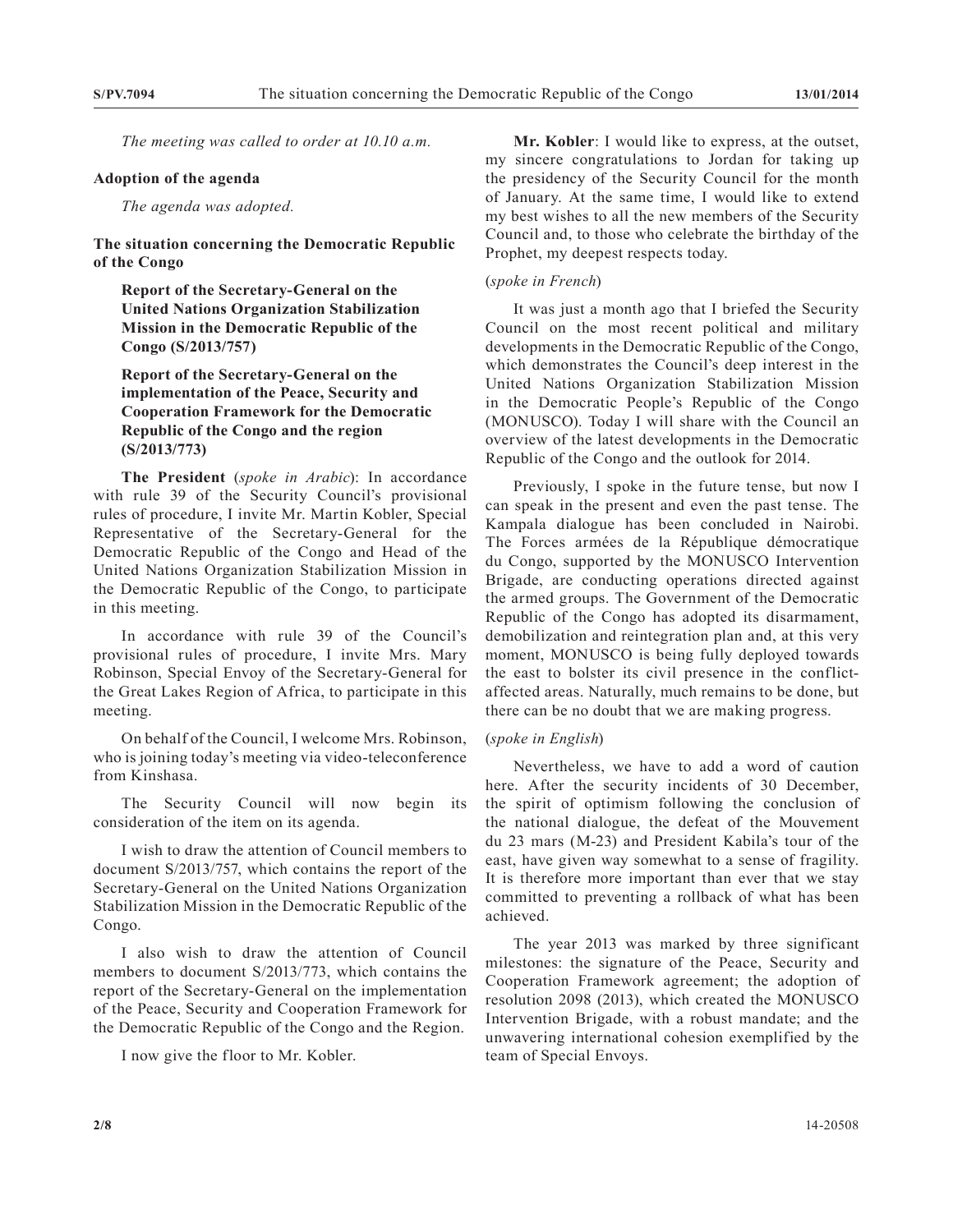Allow me to highlight the relentless efforts of the Special Envoy of the Secretary-General, Mary Robinson. Together with the Special Envoys of the African Union, the European Union and the United States, she has created a positive dynamic and brought together all the key stakeholders towards open and continuous dialogue for durable peace and sustainable stability. We are cooperating in an exemplarily close way.

The year 2013 also marked important accomplishments for MONUSCO. We have been able to conduct more robust military operations. We have made it clear that there would be no cohabitation with armed groups — any of them. Our position is clear. We are in the Democratic Republic of the Congo not to react, but to act; we are there not to deter, but to prevent; and not only do we keep the peace, but we must also make peace a long-term reality. With the Force Intervention Brigade and our unmanned aerial vehicles, all armed groups are aware now that we have the will and means to take robust action at any time. In the coming weeks, we will finalize the review of our military deployment across eastern Democratic Republic of the Congo. We will then have a more flexible Force. We need it to be more agile and ready to deploy when it is needed and where civilians are threatened. That is the Force's new paradigm. Our rules of engagement are clear. Our mandate is clear. Our determination is clear.

After the military defeat of the M-23, it now is important to implement the Nairobi declarations. There are credible reports that the military recruitment of the M-23 did not cease after the Nairobi declarations were signed. There are also credible reports of emerging M-23 activities in Ituri in north-eastern Congo. I call upon the Government of the Democratic Republic of the Congo to implement the Nairobi declarations and expedite the disarmament, demobilization and reintegration (DDR) of M-23 ex-combatants. At the same time, I call upon the Governments of Uganda and Rwanda to do everything possible to prevent M-23 elements from sheltering or training troops on their territory. We should tolerate not a military re-emergence of the M-23.

In full support of the Congolese Government and to fulfil its mandated responsibilities, MONUSCO has reoriented and streamlined its priorities along three main axes: security and protection, the stabilization of conflict affected areas and the implementation of the Peace, Security and Cooperation Framework for the

Democratic Republic of the Congo and the Region. I will now talk along those three lines.

First, with regard to security and protection, the presence of armed groups is still strong — too strong. We need to keep the momentum. First operations against the Forces démocratiques de libération du Rwanda (FDLR) have cleared some positions. Further operations are being shaped. Operations can be successful, however, only if done jointly with the Congolese army. I encourage the Congolese forces to do more and to intensify the joint planning and execution of operations against the FDLR. However, remaining realistic, it will be difficult to eliminate the FDLR completely by military actions alone. Through military pressure, the FDLR must be left with no choice but to come out of the bush. Its leadership must be left with no choice other than to surrender. Its racist ideology must be left with no choice than to disappear. That is the clear message for 2014, the year we commemorate the twentieth anniversary of the genocide in Rwanda.

The Allied Democratic Forces (ADF) still terrorizes civilians in Ituri and north-eastern Democratic Republic of the Congo. For example, on 13 December in an ADF-controlled area, 21 bodies, including those of eight babies, very young children and pregnant women, were found dead, mutilated and some beheaded. Three of the children were reportedly raped before being murdered. I visited ADF-controlled areas during the past few days. ADF continues to spread terror and horror. On 23 December, it attacked Congolese forces in Kamango and Ituri near the Ugandan border. With the help of the Force Intervention Brigade, order could be restored. Military actions against the ADF are expected soon.

In 2013, 151 children, including babies caught in cross-fire and primary school students summarily executed, were killed or maimed as a result of conflictrelated violence; 206 underage girls were documented by MONUSCO as having been raped by parties to the conflict. That is only the tip of the iceberg. Their childhood is destroyed; their future is brutally burdened. We cannot and should not remain silent and passive. That is the very reason the Council sent us to the Democratic Republic of the Congo.

After the security incidents of 30 December in Kinshasa and Lubumbashi, renewed abuses of human rights in Ituri and Katanga were recorded as having been committed both by armed groups and by national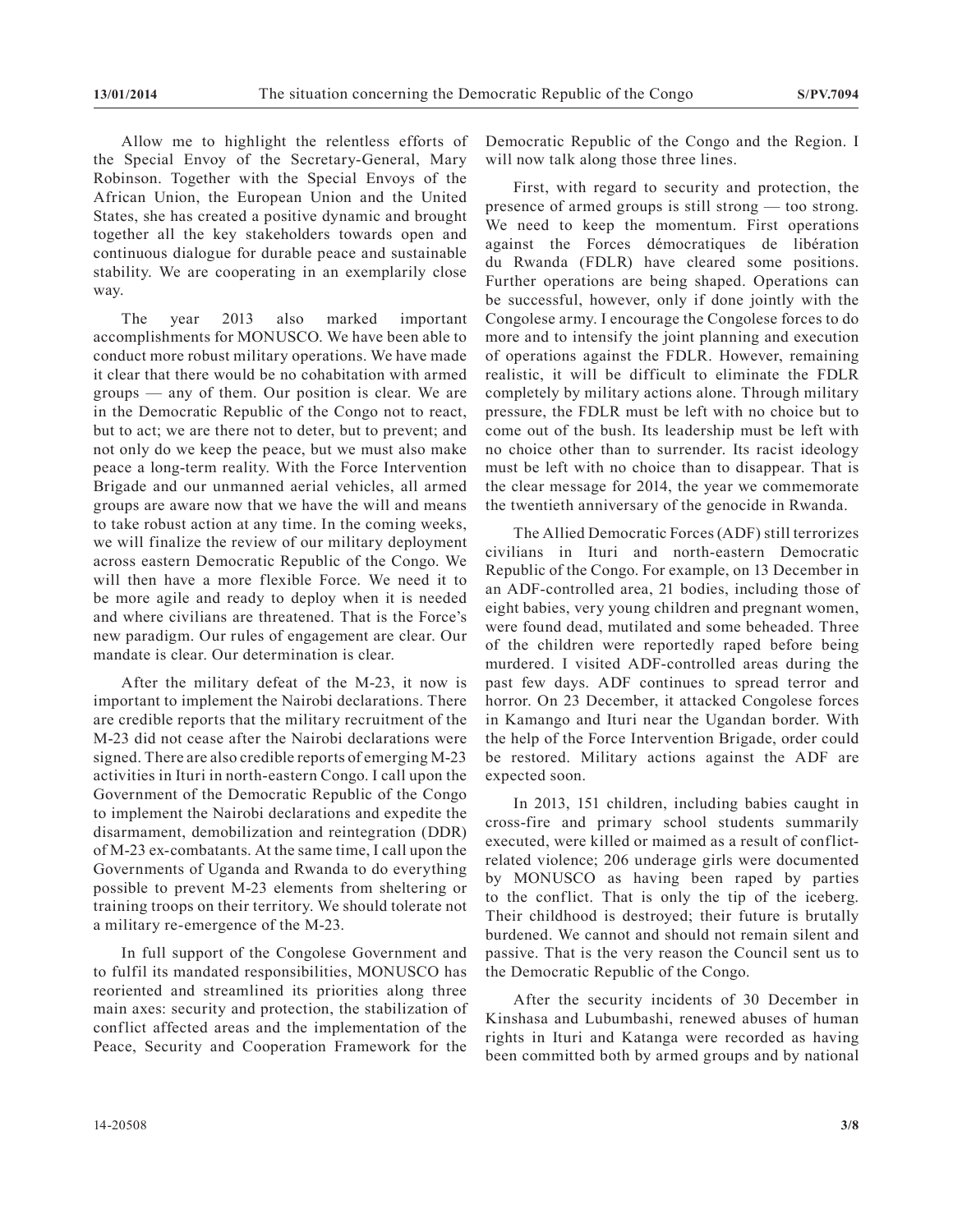security forces. There is zero tolerance in particular for sexual violence and violence against children in conflict. We must stand side by side with the Congolese authorities and the Congolese people to ensure that all the perpetrators are held accountable and brought to justice. I am encouraged by the fact that the amnesty law submitted to Parliament, as promised in Nairobi, will exempt the perpetrators of gross human rights violations from amnesty.

I am glad to announce that, at a Cabinet meeting held on 26 December, the Congolese Government adopted the third national plan for DDR. It also introduced an amnesty law to Parliament, paving the way for the return of ex-combatants having taken refuge abroad. However, I appeal to the Government to expedite the implementation of its DDR plan so as to allow those combatants who have laid down their arms to reintegrate into civilian life. As demonstrated in the past months, our strategy remains that of neutralizing the threat by our military presence, on the one hand, and stimulating voluntary disarmament, on the other.

In the meantime, around 8,000 combatants have surrendered. That is a good development and we encourage defections. Those who have surrendered — plus the M-23 ex-combatants in the Democratic Republic of the Congo, Uganda and Rwanda — have to be reintegrated into society. The DDR process, however, is still much too slow.

Secondly, force is not the only solution. The civilian component of the Mission is stepping up. The stabilization of areas liberated from the control of armed groups is essential. Our new stabilization support plan has been presented to the Government and to all our international partners. That guiding framework brings the Government, MONUSCO, United Nations agencies and non-governmental organizations together. I call upon all Member States to support the implementation of the stabilization strategy by funding stabilization programmes, including the islands of stability. To that end, the islands of stability are not just a concept. They are areas in which men and women can go to their fields and to the market without fearing being robbed, raped or kidnapped. But, let us be frank — they are not yet territories in which children go to school, the police offer reliable protection, the administration fully functions and women can give birth without risks.

The islands of stability need the full redeployment of regularly paid civil servants, security and law enforcement agents, social and medical service providers in order to resume the delivery of basic public administration and services to the population. They need lasting engagement in order not only to briefly restore but to permanently consolidate State authority in those areas. The United Nations cannot and should not replace State functions. We need the firm and lasting commitment of the Congolese authorities.

Thirdly, in line with the country's national commitments, 2014 must be a year of continued reform. I welcome President Kabila's address to the nation in which he reiterated that security sector reform must remain the priority of priorities. The Congolese army and defence reform will be achieved only through a change in mindset and mentality.

Peace in eastern Democratic Republic of the Congo can be durable only if the root causes of the conflict are addressed. The restitution of State authority alone is not enough. Only regional cooperation and good governance will provide the peace dividend the population is expecting.

Let me mention one important priority for 2014. Legalizing and regulating the current exploitation and trade of conflict minerals will substantially increase State revenues and will allow the Government to dispose of greater means to govern. The challenge will be to successfully introduce a system of validation of child-labour-free and conflict-free minerals in accordance with international standards. Congo's natural wealth will thereby help finance the economic and social challenges of the country. Obviously, that has to be done in partnership with the Governments of the Democratic Republic of the Congo and of neighbouring States, and the private sector, and with the assistance of the international community.

As I outlined at the outset, democratic institutions in the Democratic Republic of the Congo remain fragile. On 30 December 2013, a group of attackers mounted a coordinated assault on the buildings of the national radio and television, the Ministry of Defence and the airport in Kinshasa. Simultaneous attacks occurred in Kindu and Lubumbashi. Those were clear warning shots to expedite reforms, including on the rule of law, good governance and decentralization, and to nominate the new Government as announced.

On the electoral front, the national budget, which is currently being debated in Parliament, is intended to finance the Independent National Electoral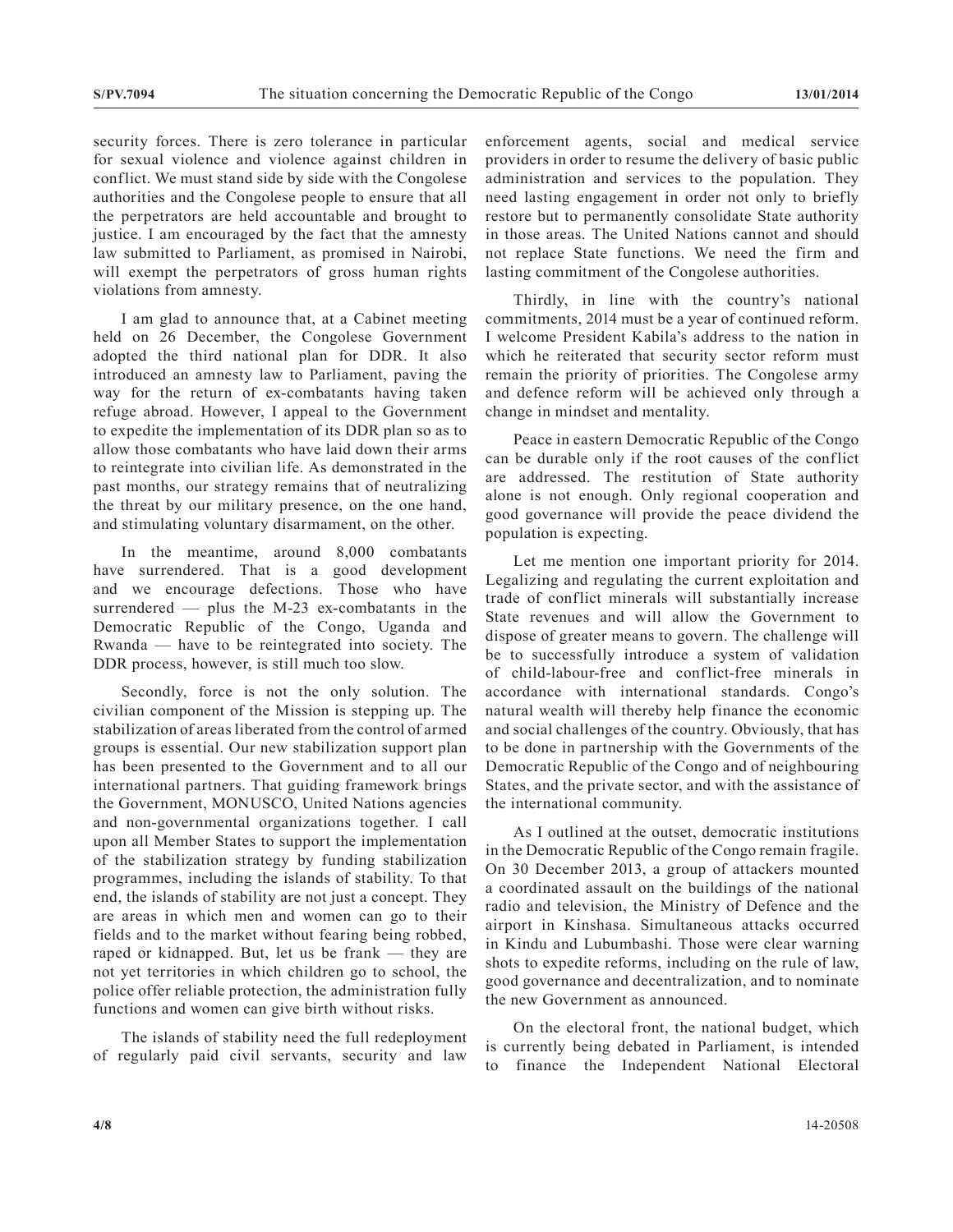Commission, in the amount of \$260 million, of which \$40 million is to come from external sources. At the end of 2014, the local elections should kick start the electoral cycle culminating with the presidential elections of 2016.

Peace and prosperity go hand in hand. Turning Goma into an economic hub could be a first step in the right direction. Upgrading its airport and improving road infrastructure will prove to be a decisive turning point for fostering an environment conducive to trade and economic cooperation. That will benefit the population of the entire region. We have submitted proposals to the donor community, and I will continue to lobby for them.

Improved and better integrated regional cooperation is a key element for successful and durable peace. It starts with cooperation among the leaders in the region. That is why I travel regularly to Kampala and Kigali. I was there just last week. I leave it to my partner in peace, Mary Robinson, to elaborate further on that.

The demonstration in Goma on 10 January, during which United Nations vehicles were hijacked by demonstrators, revealed that much still has to be done to restore confidence across borders. MONUSCO and I clearly dissociate ourselves from any racist or ethnic undertones of that demonstration.

In order to meet the challenges of 2014, MONUSCO needs to adapt. The mandate the Council gave us clearly directs us to bundle our strengths where they are most needed. In Kinshasa, a leaner Mission headquarters will provide a more efficient and focused platform for cooperation at the national level with the Congolese Government, United Nations country team members and other national and international partners.

As I address the Council, MONUSCO staff are being redeployed where they are most needed, in the areas affected by armed conflict in the east. Before July, two thirds of our substantive staff will be active in the Mission's operations in the eastern part of the Democratic Republic of the Congo.

The east needs more civil affairs officers, human rights experts, police officers, political analysts and engineers — not to win a war, but to win a lasting peace. In the western provinces, antenna offices will exercise reduced monitoring and reporting functions, ensuring MONUSCO's presence throughout the whole Democratic Republic of the Congo, while intending

to transfer a large part of programmatic tasks and responsibilities to the country team.

The transfer of tasks and responsibilities is a strategic aspect of our reconfiguration. MONUSCO cannot alone make the journey to peace a comprehensive and lasting success. Together, as one United Nations, and with our national and international partners, we can.

#### (*spoke in French*)

It remains only for me to thank you, Sir, and the entire staff of the United Nations for the commitment they show daily, their tireless determination to work, even in trying conditions, towards lasting peace in the Democratic Republic of the Congo. In particular, I should like to express my great gratitude for the work and commitment of the United Nations Volunteers, who represent more than one third of the international personnel of MONUSCO, its energy and beating heart.

#### (*spoke in English*)

I thank the Council once again for its continued support.

**The President** (*spoke in Arabic*): I thank Mr. Kobler for his briefing.

I now give the floor to Mrs. Robinson.

**Mrs. Robinson**: May I begin by wishing the Security Council a very happy and fruitful new year. May I also join in welcoming the new members of the Council.

I am honoured to address the Council today from Kinshasa, where I am holding meetings with the senior leadership of the country with the view to advancing the implementation of the Peace, Security and Cooperation Framework for the Democratic Republic of the Congo and the Region. I am meeting with President Kabila later this afternoon, so I may indeed have to slip away a little early from this meeting. I apologize for that but trust that the Council will understand.

My last briefing to the Council, on 11 December 2013, took place in the aftermath of the military defeat of the Mouvement du 23 mars (M-23) and preceded the successful conclusion of the Kampala process, with the signing by President Museveni and President Joyce Banda, in Kampala, which I had predicted would happen on 12 December.

The reality today is that the positive atmosphere that then prevailed has vanished, as Martin Kobler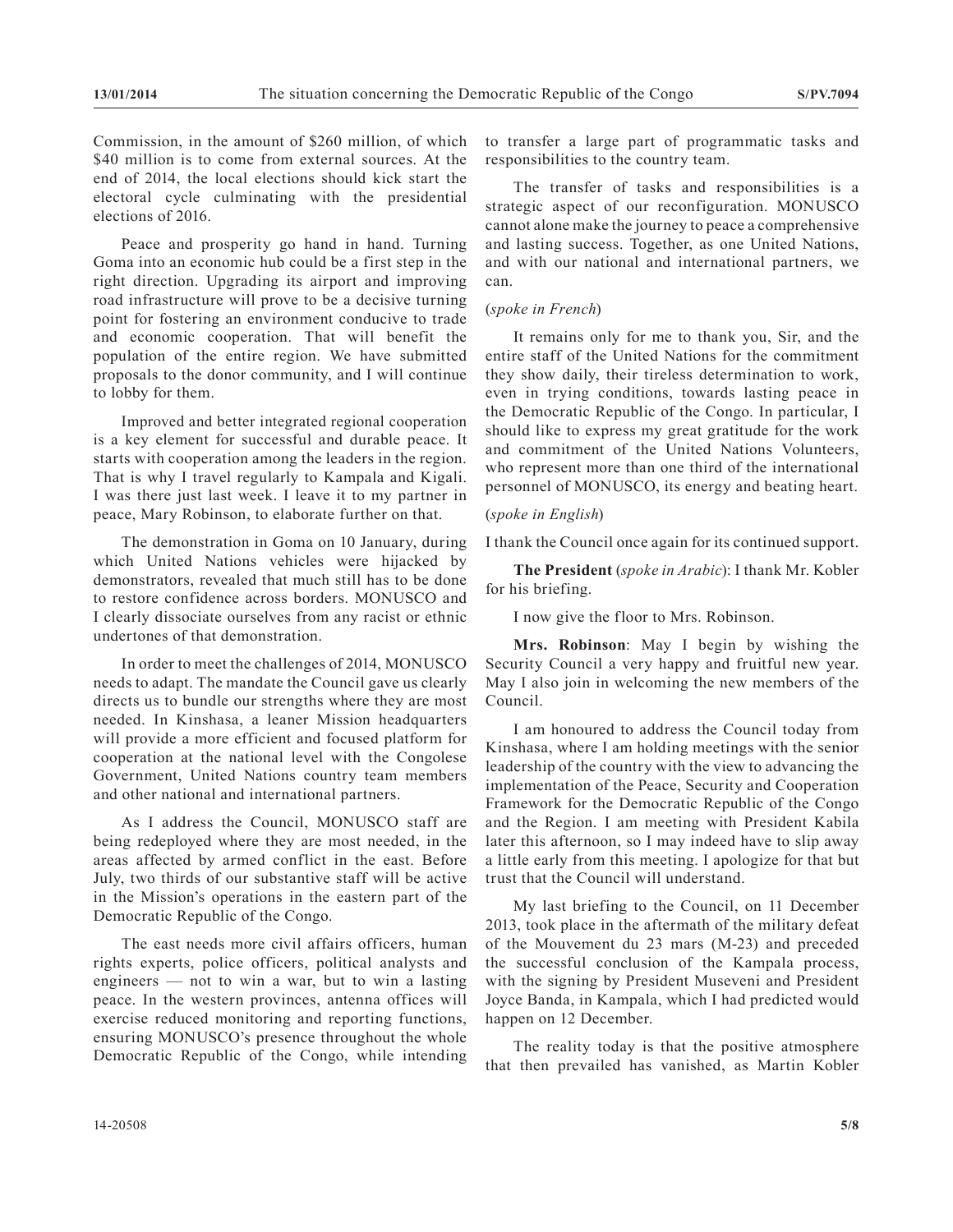has outlined. The region is going through a period of renewed turbulence. On 25 December, the Allied Democratic Forces rebel group attacked the town of Kamango, an attack during which more than 50 people were killed. On 30 December, the Forces armées de la République démocratique du Congo repelled a series of coordinated attacks in Kinshasa, Lubumbashi and Kindu, leading to the death of more than 100 people. My colleague has outlined that in more detail. In the meantime, as Council members will be aware, the crisis has continued in Central African Republic and fighting erupted in South Sudan between the Government forces and the rebels loyal to former Vice-President Riek Machar.

As we approach the first anniversary of its signing, and despite the fragility of the situation in the region, the Peace, Security and Cooperation Framework remains our best hope for achieving sustainable peace, security, cooperation and development in the Great Lakes region. However, it is essential that the pace of its implementation be increased in order to maximize its impact.

In the past year, the signatories of the Peace, Security and Cooperation Framework achieved some progress in putting instruments and tools in place for its implementation. In the Democratic Republic of the Congo, the national oversight mechanism, established by President Kabila to oversee the implementation of the national commitments, is functioning and requires further strengthening. In addition, a national dialogue involving the majority of political parties was held and a monitoring committee, co-chaired by the Presidents of the two chambers of the National Assembly, was put in place to follow up on the implementation of its outcome. Despite the military defeat of the M-23, the Kampala process between the Government and the M-23 rebel groups reached a political conclusion, which was vital to securing a good future.

At the regional level, the Technical Support Committee was established in May. It worked to develop regional benchmarks, which were adopted by the Heads of State during the second meeting of regional oversight mechanism in September in New York. On 8 and 9 January, the Technical Support Committee concluded the formulation of an action plan, including 15 priority activities, which will be submitted for adoption to the next meeting of the regional oversight mechanism, scheduled for 30 January in Addis Ababa, during the African Union Summit.

The development of the plan of action is structured around the seven regional commitments and the associated benchmarks endorsed by the regional oversight mechanism in September 2013. For each commitment and under each regional benchmark, there is a matrix that includes a list of activities to be undertaken prior to September 2014. Clearly, ownership will be taken of the process, there is a commitment to action and there is a willingness to be monitored and made accountable for that action, which I believe is solid progress.

While all the achievements that I have just mentioned are important steps, it is now essential that the signatories focus strictly on the implementation of national and regional commitments in order to generate the required peace dividends and effect the promised changes in the Great Lakes region.

At the national level, efforts to reform the security sector should be significantly increased and accelerated. This would be essential for the expansion of State authority, particularly in eastern Democratic Republic of the Congo. Another key priority is, as Martin Kobler has said, the swift implementation of an effective disarmament, demobilization and reintegration (DDR) programme to disarm and reintegrate the former combatants of the M-23, including those who are in Uganda and Rwanda, and all the other fighters who have voluntarily surrendered. A prolonged presence of those ex-combatants in cantonment areas without reintegration could persuade some of them to return to an armed group, so time is of the essence.

Should the Parliament of the Democratic Republic of the Congo adopt the amnesty law, as is profoundly hoped, the urgency to deal with the DDR caseloads would become more pressing. Furthermore, it would be crucial for the Independent National Electoral Commission to deliver timely and credible local elections at the end of this year. I had a good meeting with Abbot Apollinaire Malu Malu Muholongu and members of the Commission this morning, in which I encouraged more clarity on the electoral timetable and the budgetary provisions.

While these commitments are to be implemented under the leadership and ownership of the Government of the Democratic Republic of the Congo, it is clear that the process would require the support of donors who have already expressed their readiness to engage the authorities. During my current visit to the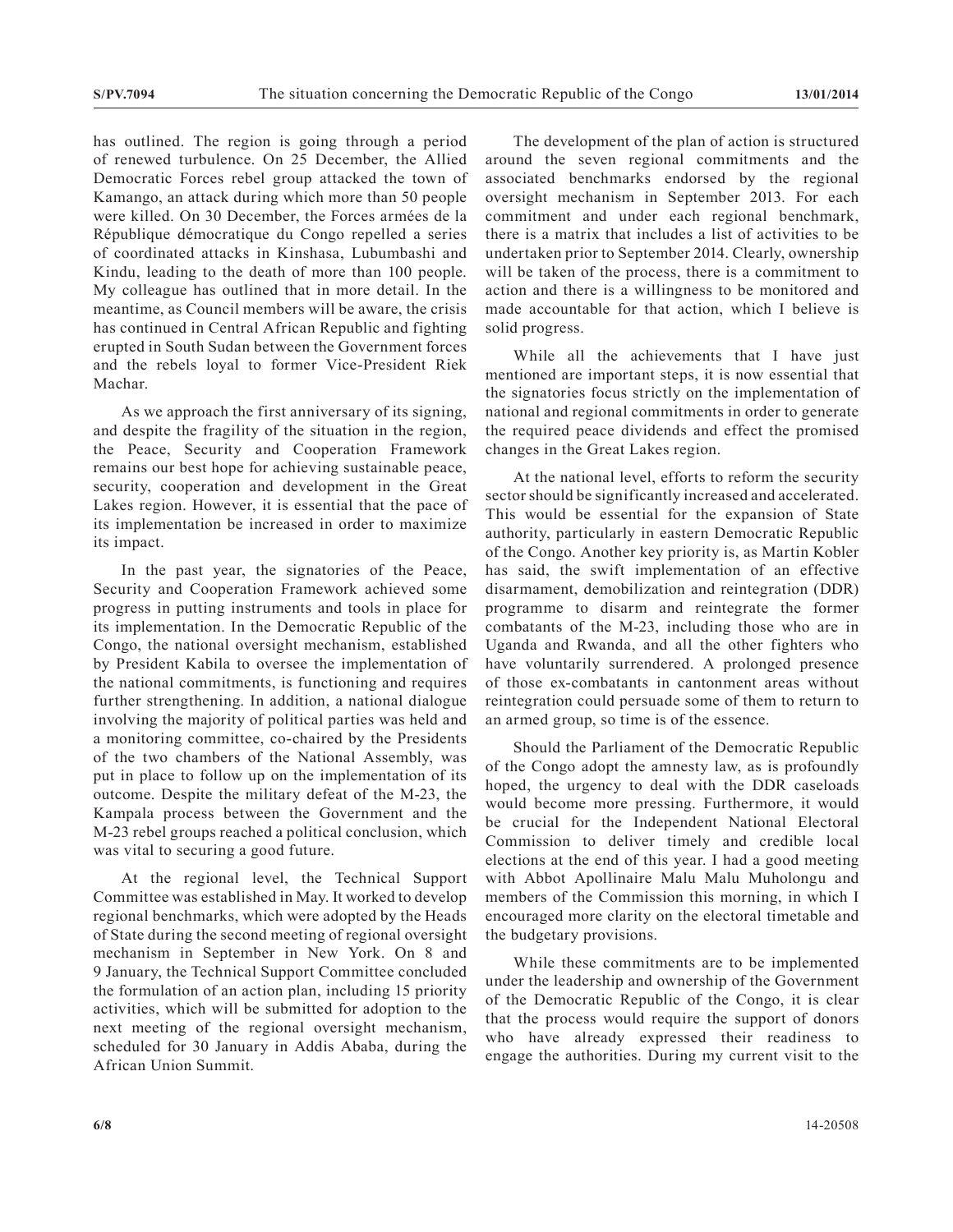Democratic Republic of the Congo, I have encouraged the Government to designate as early as possible an interlocutor to interact and work with the international partners, including with a view to developing a mutual accountability mechanism.

I have also encouraged the Government to align the roles and responsibilities of the monitoring committee on national consultations with that of the national oversight mechanism to create greater coherence between those structures and avoid possible duplication of efforts. Furthermore, I insisted on the need to closely incorporate civil society into the implementation process of the national commitments, particularly by utilizing the existing consultative mechanism provided as part of the national oversight mechanism.

At the regional level, signatory countries must also begin implementing their commitments. It is now the moment to work towards achieving further economic integration, including by agreeing to implement crossborder economic initiatives, which would benefit the entire region. The World Bank has agreed to fund several regional projects in support of such efforts. In this regard, I also plan to organize, together with the International Conference on the Great Lakes Region (ICGLR), a regional private sector investment forum in the first half of 2014. The forum will seek to build on ongoing initiatives to increase opportunities for investment and job creation in the Great Lakes region.

Concrete confidence-building steps will have to be taken by the countries of the region, in particular by making sure that none are harbouring individuals responsible for grave human rights violations, giving any kind of support or assistance to armed groups or interfering in the affairs of a neighbouring country. As my partner in peace Martin Kobler has indicated, there is worrying evidence that these commitments are not yet being fully implemented by Rwanda and Uganda.

Increased dialogue among the leaders of the region also needs take place. In this regard, it is my intention to help establish a mediated dialogue among relevant Governments and stakeholders through which some of the difficult issues can be discussed. It is the concrete implementation of national commitments in the Democratic Republic of the Congo and commitments at the regional level that would lead to sustainable peace in the region, and this cannot wait any longer.

Following the conclusion of my visit in Kinshasa, I will travel to Luanda tomorrow morning to attend the summit of Heads of State of the International Conference on the Great Lakes Region. While there, I will have an opportunity to brief the ICGLR member States, most of which are signatories of the Peace, Security and Cooperation Framework, on the plan of action that they would be asked to adopt in a couple of weeks time at regional oversight mechanism meeting in Addis Ababa. I will reiterate to the ministers and Heads of State the message that I have conveyed to the Council today — it is time to tackle the tough decisions that would actually make a difference.

In just over two weeks, the regional oversight mechanism will meet for the third time. The meeting will take place on 30 January in Addis Ababa, on the margins of the African Union Summit. The Heads of State are expected to review and adopt the plan of action for the implementation of the regional commitments. They are also expected to welcome Kenya and the Sudan as new signatories to the Framework. Finally, they will discuss my proposal to hold a private sector investment forum for the Great Lakes region in the first half of the year.

On the margins of the Summit, I will launch the Great Lakes women's platform. The launch is planned to take place at the ministerial segment of the African Union Summit in Addis Ababa. With the platform, I hope to help empower women in the region to ensure effective monitoring and advocacy of the Peace, Security and Cooperation Framework — at both the regional level and that of the Democratic Republic of the Congo — and the implementation of regional and national plans of action, under resolution 1325 (2000), to combat violence against women, support women affected by violence, and ensure women's livelihoods, development and access to clean energy at the local level.

Let me conclude by reiterating that the Peace, Security and Cooperation Framework for the Democratic Republic of the Congo and the Region is at an important juncture. Almost one year after it was signed, it continues to hold promise for peace and stability in the region. However, what is most important for meaningful progress is the immediate implementation of all commitments at the national and regional levels in order to bring about concrete peace dividends and lasting improvements in the lives of the people of the region. I look to the members of the Security Council to continue their strong support to the Peace, Security and Cooperation Framework and their